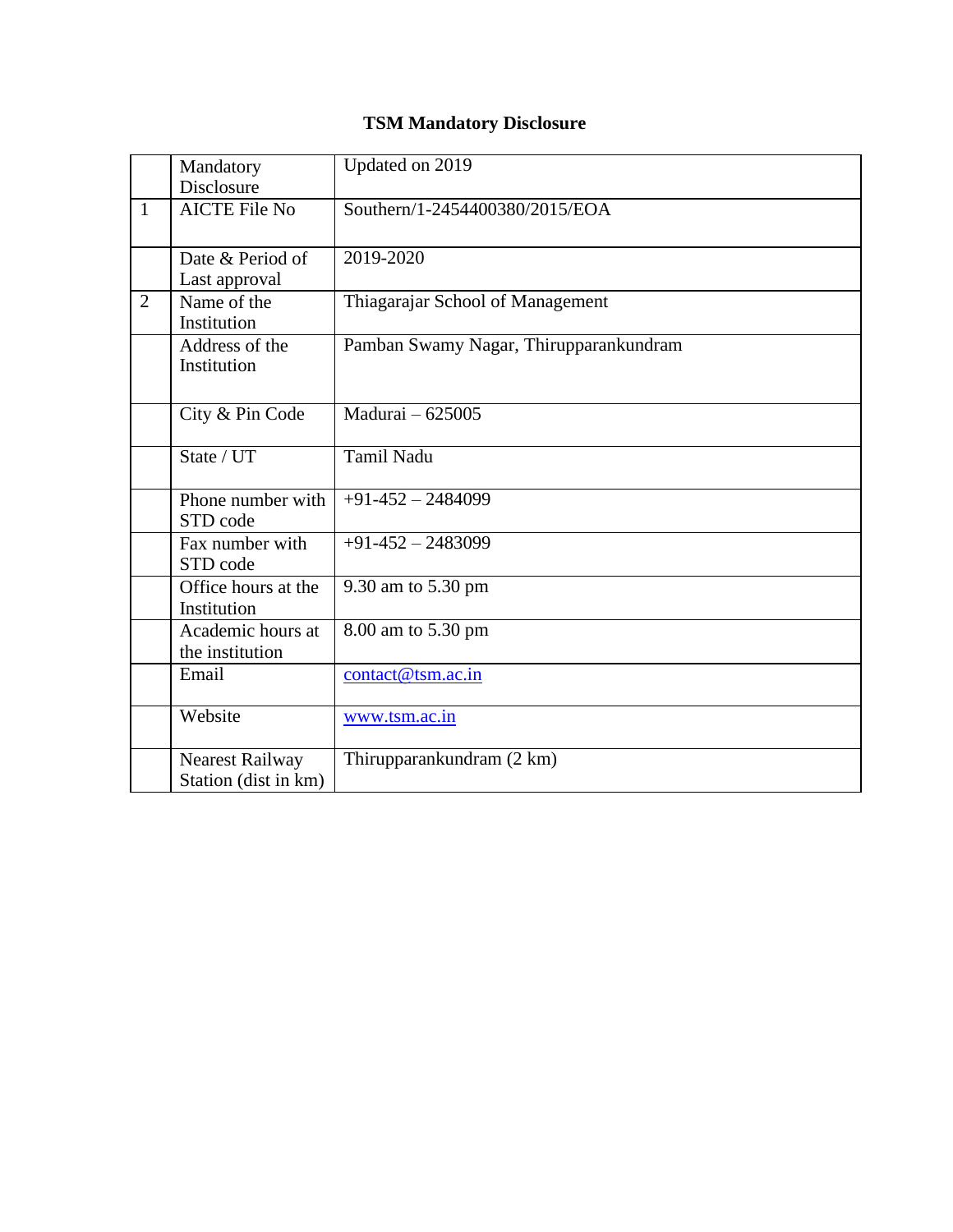|                | <b>Nearest Airport</b>                                                                            | Perungudi (12 km)                                                                                    |
|----------------|---------------------------------------------------------------------------------------------------|------------------------------------------------------------------------------------------------------|
| 3              | Type of Institution                                                                               | <b>Private-Self Financed</b>                                                                         |
|                | Category $(1)$ of the<br>Institution                                                              | Non-Minority                                                                                         |
|                | Category $(2)$ of the<br>institution                                                              | Co-Education                                                                                         |
| $\overline{4}$ | Manickavasagam Charitable Foundation<br>Name of the<br>organization<br>running the<br>institution |                                                                                                      |
|                | Type of the<br>organization                                                                       | <b>Trust</b>                                                                                         |
|                | Address of the<br>organization                                                                    | C/o. Thiagarajar School of Management, Pamban Swamy Nagar,<br>Thirupparankundram, Madurai - 625 005. |
|                | Register with                                                                                     | Sub Registrar, Thiruparankundram                                                                     |
|                | <b>Registration</b> date                                                                          | 17.12.2008                                                                                           |
|                | Website of the<br>organization                                                                    | www.tsm.ac.in                                                                                        |
| 5              | Name of the<br>affiliating<br>University                                                          | Madurai Kamaraj University                                                                           |
|                | <b>Address</b>                                                                                    | Palkalai nagar, Madurai - 625021                                                                     |
|                | Website                                                                                           | www.mkuniversity.org                                                                                 |
|                | Latest affiliation<br>period                                                                      | Permanent affiliation                                                                                |
| 6              | Name of the<br>Principal / Director                                                               | Dr. M. Selvalakshmi                                                                                  |
|                | <b>Exact Designation</b>                                                                          | Principal                                                                                            |
|                | Phone number with<br>std code                                                                     | 0452-2484099 (extn:34)                                                                               |
|                | Fax number with<br>std code                                                                       | $0452 - 2483099$                                                                                     |
|                | Email                                                                                             | principal@tsm.ac.in                                                                                  |
|                | <b>Highest Degree</b>                                                                             | Ph.D                                                                                                 |
|                | Field of<br>specialization                                                                        | Marketing and Strategy                                                                               |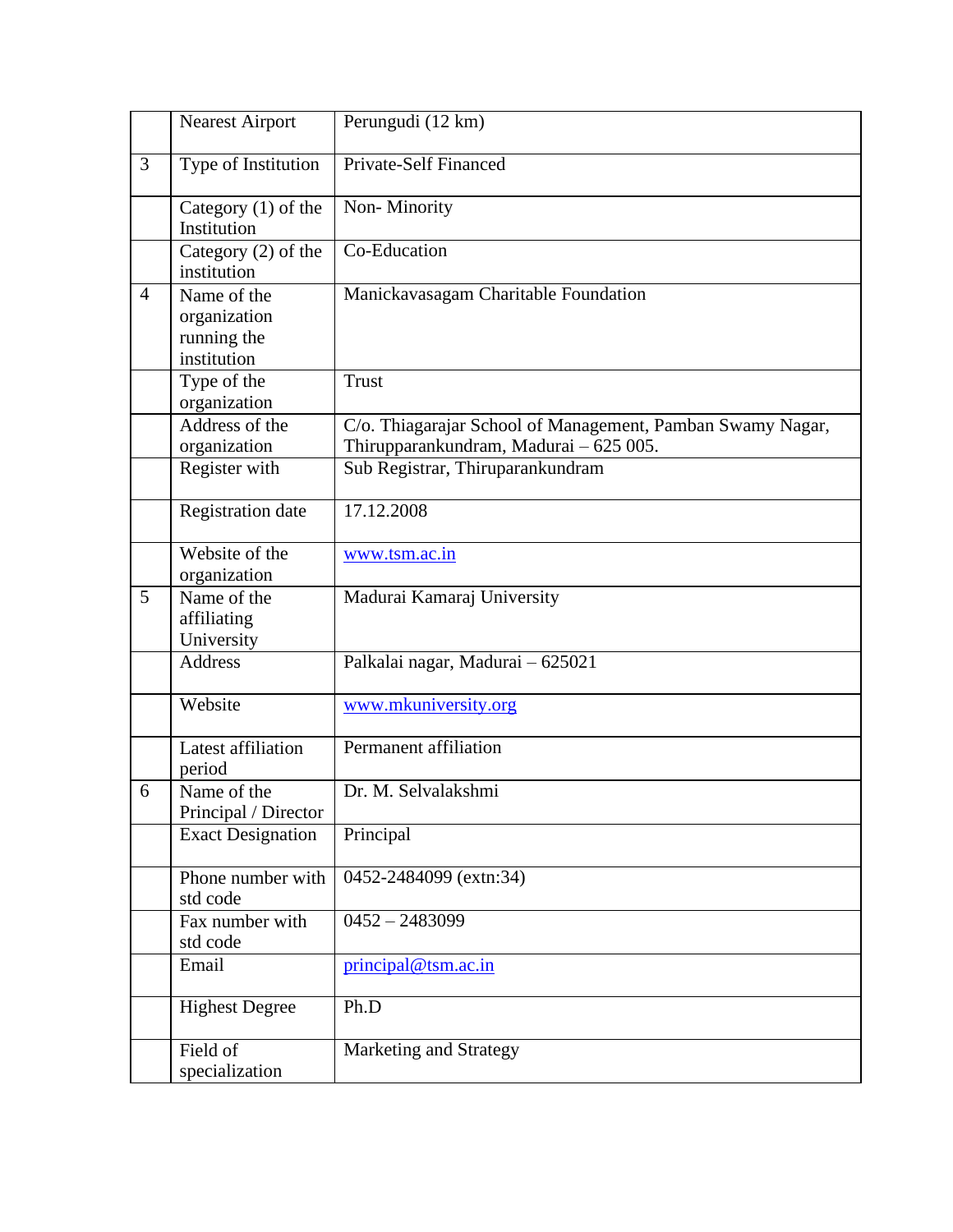| $\overline{7}$ | Governing Board<br><b>Members</b> | Name                    | <b>Present Occupation</b>                   |
|----------------|-----------------------------------|-------------------------|---------------------------------------------|
|                |                                   | Shri. B.T. Bangera      | Chairman, Board of Governors, Thiagarajar   |
|                |                                   |                         | School of Management                        |
|                |                                   |                         | Managing Director, Hi-Tech Arai Limited,    |
|                |                                   |                         | Madurai.                                    |
|                |                                   | Dr. K.S. Bharath        | Chairman & Managing Director, Aparajitha    |
|                |                                   |                         | Group, Madurai                              |
|                |                                   | Shri. R Gopalakrishnan  | Former Executive Director of Tata Sons,     |
|                |                                   |                         | Mumbay                                      |
|                |                                   |                         | Former Vice Chairman, Hindustan Unilever    |
|                |                                   |                         | Limited, Mumbai                             |
|                |                                   | Shri. Lakshmi Narayanan | Former Vice Chairman, Cognizant             |
|                |                                   |                         | Technology Solutions, Chennai               |
|                |                                   | Shri. N. Murali         | Co-Chairman, The Hindu, Chennai.            |
|                |                                   |                         |                                             |
|                |                                   | Shri. J. Philip         | President, Xavier Institute of Management   |
|                |                                   |                         | & Entrepreneurship, Bangalore.              |
|                |                                   | Shri. S Sridhar         | Former Chairman and Managing Director,      |
|                |                                   |                         | Central Bank of India, Mumbai               |
|                |                                   | Smt. Valli Ramaswami    | Correspondent, Manickavasagam Charitable    |
|                |                                   |                         | Foundation, Madurai                         |
|                |                                   |                         | Whole-time Director, Loyal Textile Mills    |
|                |                                   |                         | Limited, Chennai                            |
|                |                                   | Shri Joseph Zachariah   | Former Director, Vikaasa School, Madurai    |
|                |                                   |                         |                                             |
|                |                                   | Dr Purna Banerjee       | Associate Professor, Presidency University, |
|                |                                   |                         | Kolkata (Representative of UGC)             |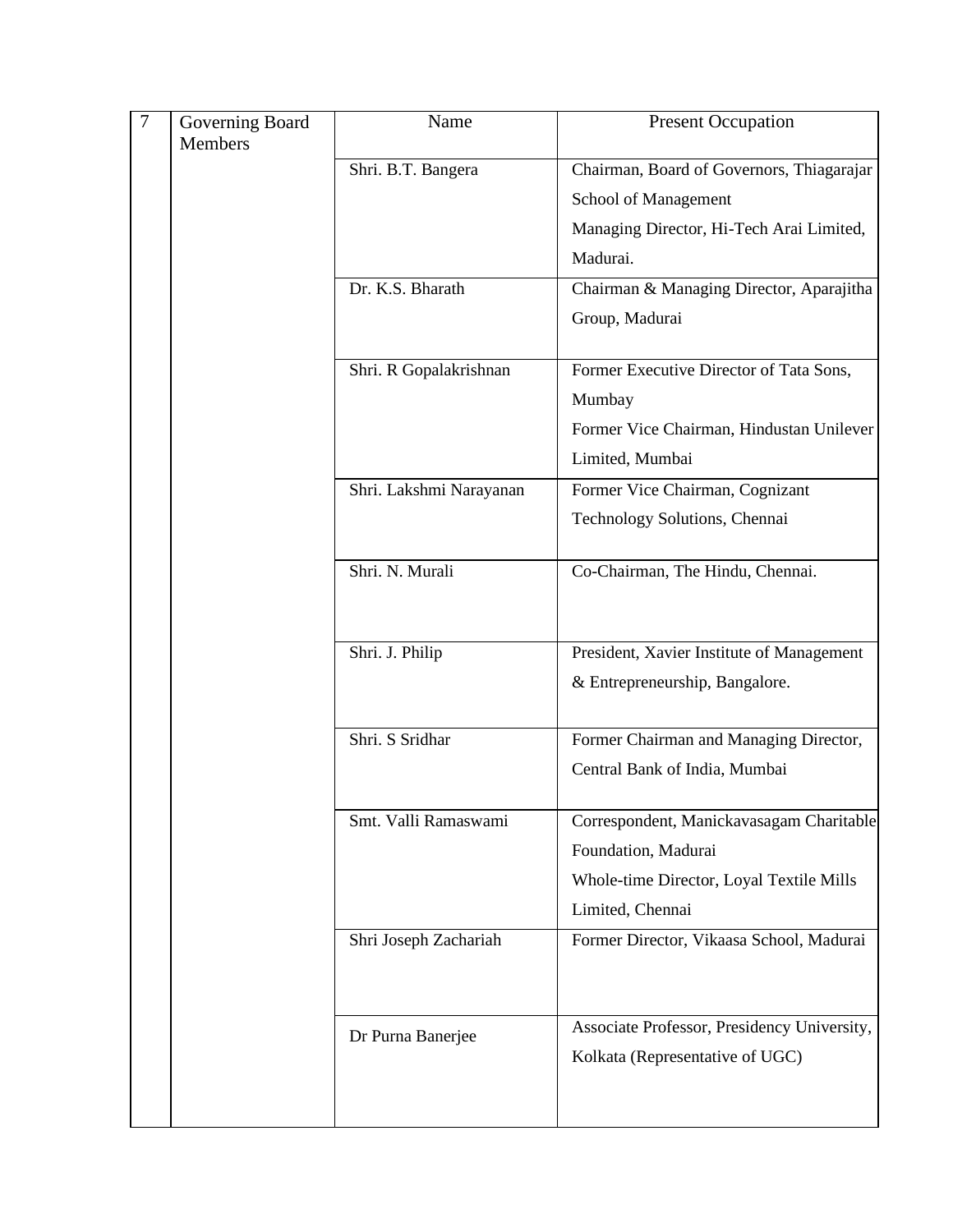|   |                                                                                   | Dr. V.Chinniah                                                                                                                                                                                                                                                                                                                                                                                                                                                                                                                                                                                                                                                                                                                                                                                                                                                                                                                                                                                                                                         | Registrar, MKU (Representative of Madurai<br>Kamaraj University)                                                         |
|---|-----------------------------------------------------------------------------------|--------------------------------------------------------------------------------------------------------------------------------------------------------------------------------------------------------------------------------------------------------------------------------------------------------------------------------------------------------------------------------------------------------------------------------------------------------------------------------------------------------------------------------------------------------------------------------------------------------------------------------------------------------------------------------------------------------------------------------------------------------------------------------------------------------------------------------------------------------------------------------------------------------------------------------------------------------------------------------------------------------------------------------------------------------|--------------------------------------------------------------------------------------------------------------------------|
|   |                                                                                   | Prof. N. Venkiteswaran                                                                                                                                                                                                                                                                                                                                                                                                                                                                                                                                                                                                                                                                                                                                                                                                                                                                                                                                                                                                                                 | Director, Thiagarajar School of<br>Management, Madurai<br>Former Professor, Indian Institute of<br>Management, Ahmedabad |
|   |                                                                                   | Dr. M. Selvalakshmi                                                                                                                                                                                                                                                                                                                                                                                                                                                                                                                                                                                                                                                                                                                                                                                                                                                                                                                                                                                                                                    | Member Secretary,<br>Principal, Thiagarajar<br>School of Management,<br>Madurai.                                         |
|   |                                                                                   | Dr. N. Manjula                                                                                                                                                                                                                                                                                                                                                                                                                                                                                                                                                                                                                                                                                                                                                                                                                                                                                                                                                                                                                                         | Associate Professor, Thiagarajar School of<br>Management, Madurai                                                        |
|   | Frequency of<br>Meeting & date of<br>last meeting                                 | Twice in year, 23-11-2019                                                                                                                                                                                                                                                                                                                                                                                                                                                                                                                                                                                                                                                                                                                                                                                                                                                                                                                                                                                                                              |                                                                                                                          |
| 8 | Academic<br><b>Advisory Body</b><br>(Academic Council<br>and Board of<br>Studies) | The Academic Council (AC) and Board of Studies (BOS) are constituted by<br>the Governing Board to ensure that all academic policies, programs and<br>processes concerning courses, syllabi, curricula, pedagogy, research, faculty<br>appraisal and development are in tune with the emerging best practices in<br>management of business and management education. The Academic Council<br>and Board of Studies, inter alia, include the following independent members.<br>1. Mr K. Nagaraj, Managing Director, Aparajitha Corporate Services<br>Pvt Limited.<br>Mr. Ravi Santhanam, Founder and CEO of MetaDrsti Advisory,<br>2.<br>Chennai<br>Prof. Devanath Tirupati, Professor, Dean Academics, Formally<br>3.<br>Director In-Charge, IIM Bangalore<br>Dr S. Jagadish, Former Professor, IIM Bangalore<br>4.<br>Mr. Joseph Zachariah, Director, Vikaasa School, Madurai<br>5.<br>Mr. R. Krishnan, Former Banker, Bangalore<br>6.<br>Prof. G. Sethu G, Formerly Professor, IIM Trichy<br>7.<br>Other members include the entire programme faculty. |                                                                                                                          |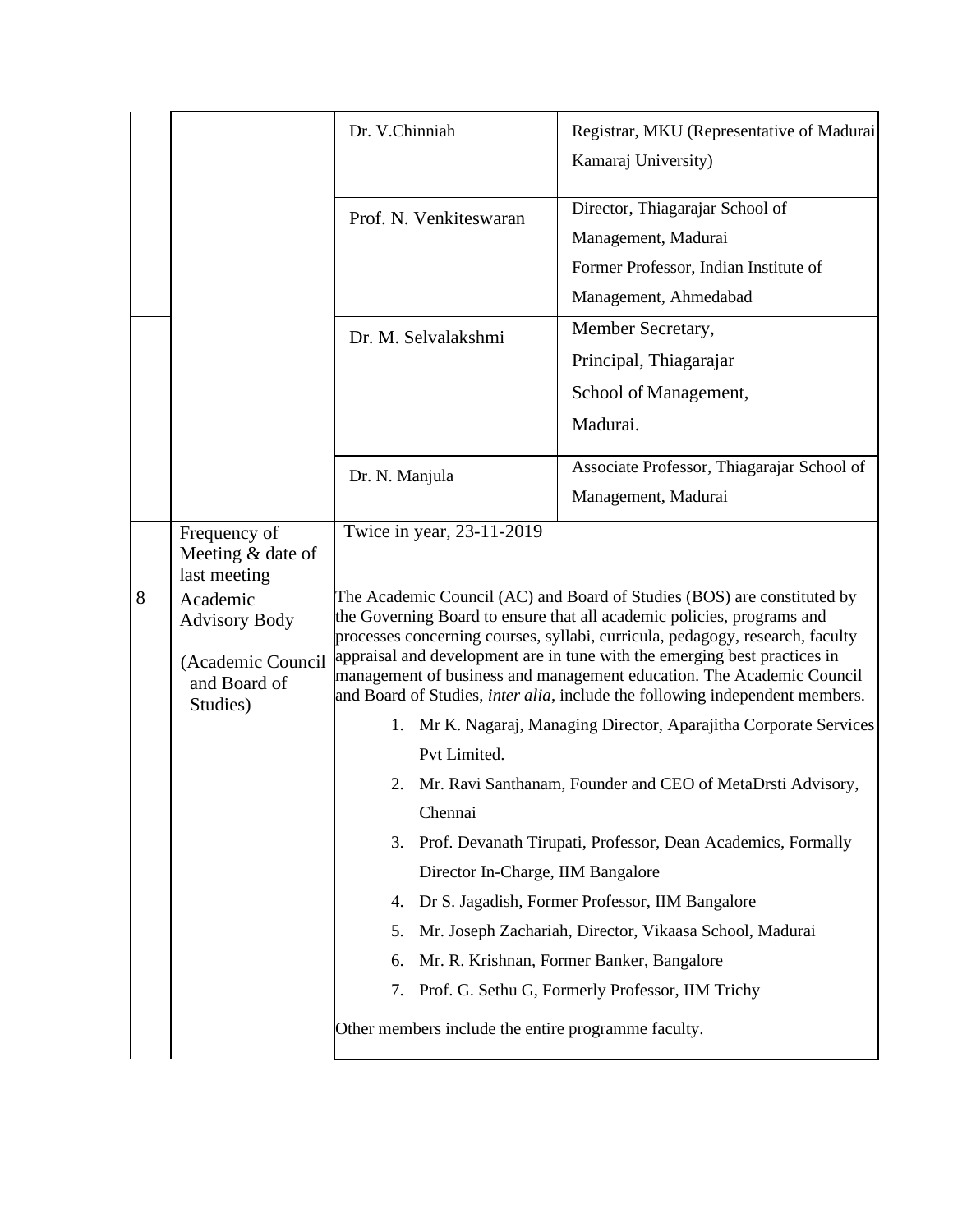|          | Frequency of<br>Meeting & date of                                                           | Yearly, 15-06-2019                                                                                                                                                                                                                                                                                                                                                                                                                                    |
|----------|---------------------------------------------------------------------------------------------|-------------------------------------------------------------------------------------------------------------------------------------------------------------------------------------------------------------------------------------------------------------------------------------------------------------------------------------------------------------------------------------------------------------------------------------------------------|
|          | last meeting                                                                                |                                                                                                                                                                                                                                                                                                                                                                                                                                                       |
| 9        | <b>Organization Chart</b>                                                                   | Correspondent<br><b>Board of Governers</b><br>Director / Principal<br>Quality<br>Research &<br>Tech<br>Chairperson<br>Chairperson<br>Programme<br>Admin<br>Faculty<br>Finance<br>Pubilications<br>Admissions<br>Placements<br>Circle<br>Manager<br>Heads<br>Hostel<br>Supervisor<br>Steno<br>Librarian<br>Wardens                                                                                                                                     |
| 10       | Student feedback<br>mechanism on<br>Institutional<br>Governance /<br>faculty<br>performance | Yes. Structured online feedback system available                                                                                                                                                                                                                                                                                                                                                                                                      |
| 11       | Grievance<br>redressal<br>mechanism for<br>faculty, staff and<br>students                   | Yes, The Grievance Committee deals with complaints received<br>from faculty and students<br><b>Members of the Committee.</b><br>1. Dr. M. Selvalakshmi, Principal - Chairman<br>2. Dr. M. Balaji, Chair Person MBA - Member<br>3. Dr. Goutam Sutar, Chair Person PGDM - Member<br>4. Mr. Suba. Ala. Palaniappan, Senior Manager,<br>Admin & Finance - Member<br>5. Mrs. G. Geetha - Warden- Ladies Hostel<br>6. Mr. Sivalingam - Warden- Gents Hostel |
| 12<br>A) | Name of the<br>Department                                                                   | Management                                                                                                                                                                                                                                                                                                                                                                                                                                            |
|          | Course                                                                                      | <b>PGDM</b>                                                                                                                                                                                                                                                                                                                                                                                                                                           |
|          | Level                                                                                       | PG                                                                                                                                                                                                                                                                                                                                                                                                                                                    |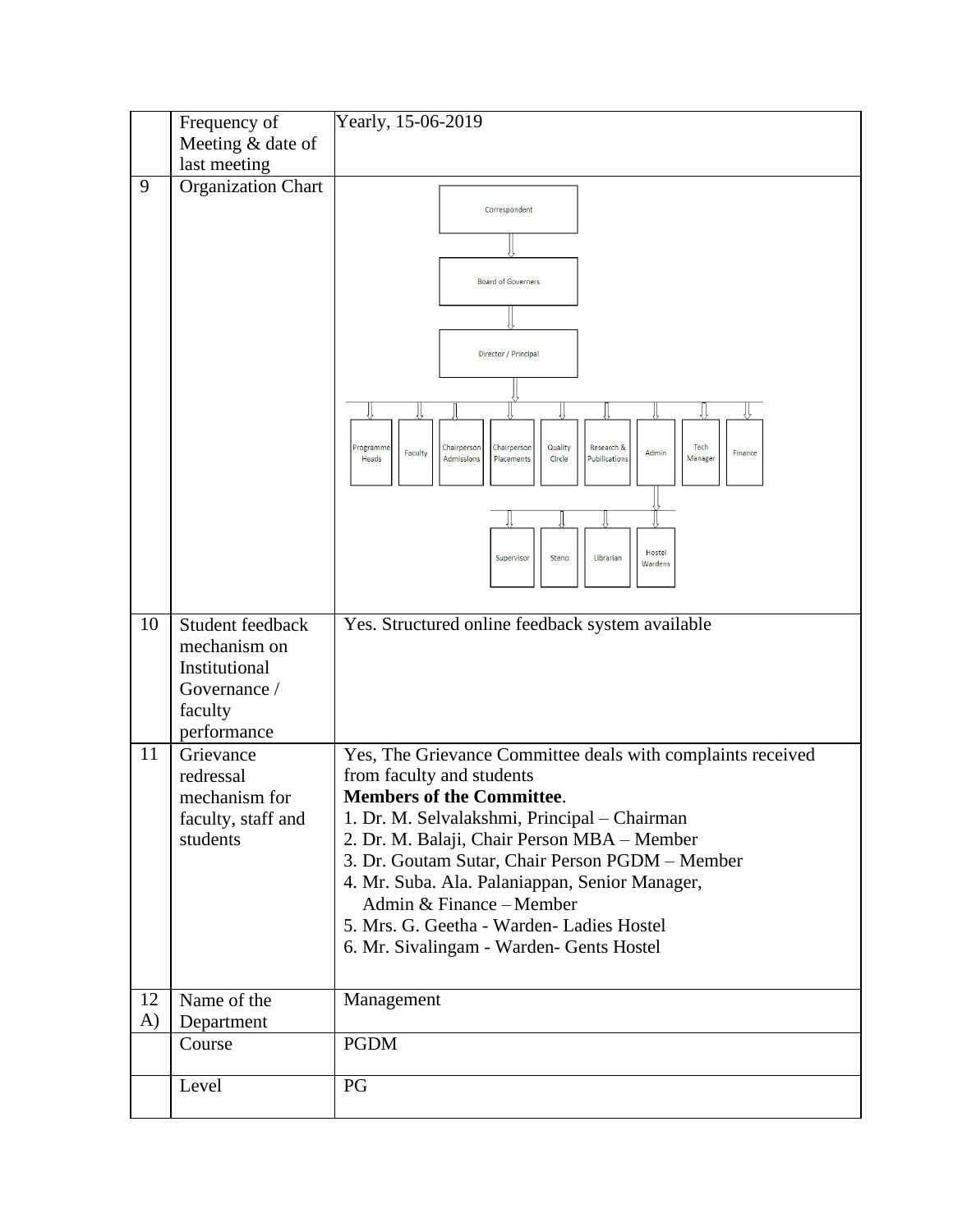|          | 1 <sup>st</sup> Year of                     | 2011                                                                     |                                                                                                                   |                                                                                                       |
|----------|---------------------------------------------|--------------------------------------------------------------------------|-------------------------------------------------------------------------------------------------------------------|-------------------------------------------------------------------------------------------------------|
|          | approval by the                             |                                                                          |                                                                                                                   |                                                                                                       |
|          | council                                     |                                                                          |                                                                                                                   |                                                                                                       |
|          | Last three years                            | $2019 - 2021$                                                            | $2018 - 2020$                                                                                                     | 2017 - 2019                                                                                           |
|          | Year wise<br><b>Sanctioned Intake</b>       | 120                                                                      | 120                                                                                                               | 120                                                                                                   |
|          | Year wise Actual<br>Admissions              | 120                                                                      | 120                                                                                                               | 120                                                                                                   |
|          | Cut off marks -<br>General Quota            | MAT: 70 Percentile<br>CAT: 50 Percentile<br>XAT: 50 Percentile           | MAT: 70 Percentile<br>CAT: 50 Percentile<br>XAT: 50 Percentile                                                    | <b>MAT: 70 Percentile</b><br>CAT: 50 Percentile<br>XAT: 50 Percentile                                 |
|          | Students passed<br>with Distinctions        | Course in process                                                        | Final Results yet to<br>get published                                                                             | 8                                                                                                     |
|          | Students passed<br>with first class         | Course in process                                                        | Final Results yet to<br>get published                                                                             | 93                                                                                                    |
|          | <b>Students Placed</b><br>(against opted)   | Course in process                                                        | Course in process                                                                                                 | 93                                                                                                    |
|          | <b>Average Pay</b><br>package. Rs / Year    | Course in process                                                        | Course in process                                                                                                 | 5.12 LPA                                                                                              |
|          | Students opted for<br>Higher studies        | Course in process                                                        | Course in process                                                                                                 | 3                                                                                                     |
|          | Accreditation<br>status of the course       | NBA Accredited, AIU Equivalence received                                 |                                                                                                                   |                                                                                                       |
| 12<br>.B | Name of the<br>Department                   | Management                                                               |                                                                                                                   |                                                                                                       |
|          | Course                                      | <b>MBA</b>                                                               |                                                                                                                   |                                                                                                       |
|          | Level                                       | PG                                                                       |                                                                                                                   |                                                                                                       |
|          | $1st$ Year of<br>approval by the<br>council | 2000                                                                     |                                                                                                                   |                                                                                                       |
|          |                                             | $2019 -$<br>2021                                                         | $2018 - 2020$                                                                                                     | 2017 - 2019                                                                                           |
|          | Year wise<br><b>Sanctioned Intake</b>       | 120                                                                      | 120                                                                                                               | 120                                                                                                   |
|          | Year wise Actual<br>Admissions              | 120                                                                      | 120                                                                                                               | 120                                                                                                   |
|          | Cut off marks -<br>General Quota            | CAT: 50 Percentile<br>XAT: 50 Percentile<br>TANCET: As per<br>counseling | MAT: 70 Percentile MAT: 70 Percentile<br>CAT: 50 Percentile<br>XAT: 50 Percentile<br>TANCET: As per<br>counseling | <b>MAT: 70 Percentile</b><br>CAT: 50 Percentile<br>XAT: 50 Percentile<br>TANCET: As per<br>counseling |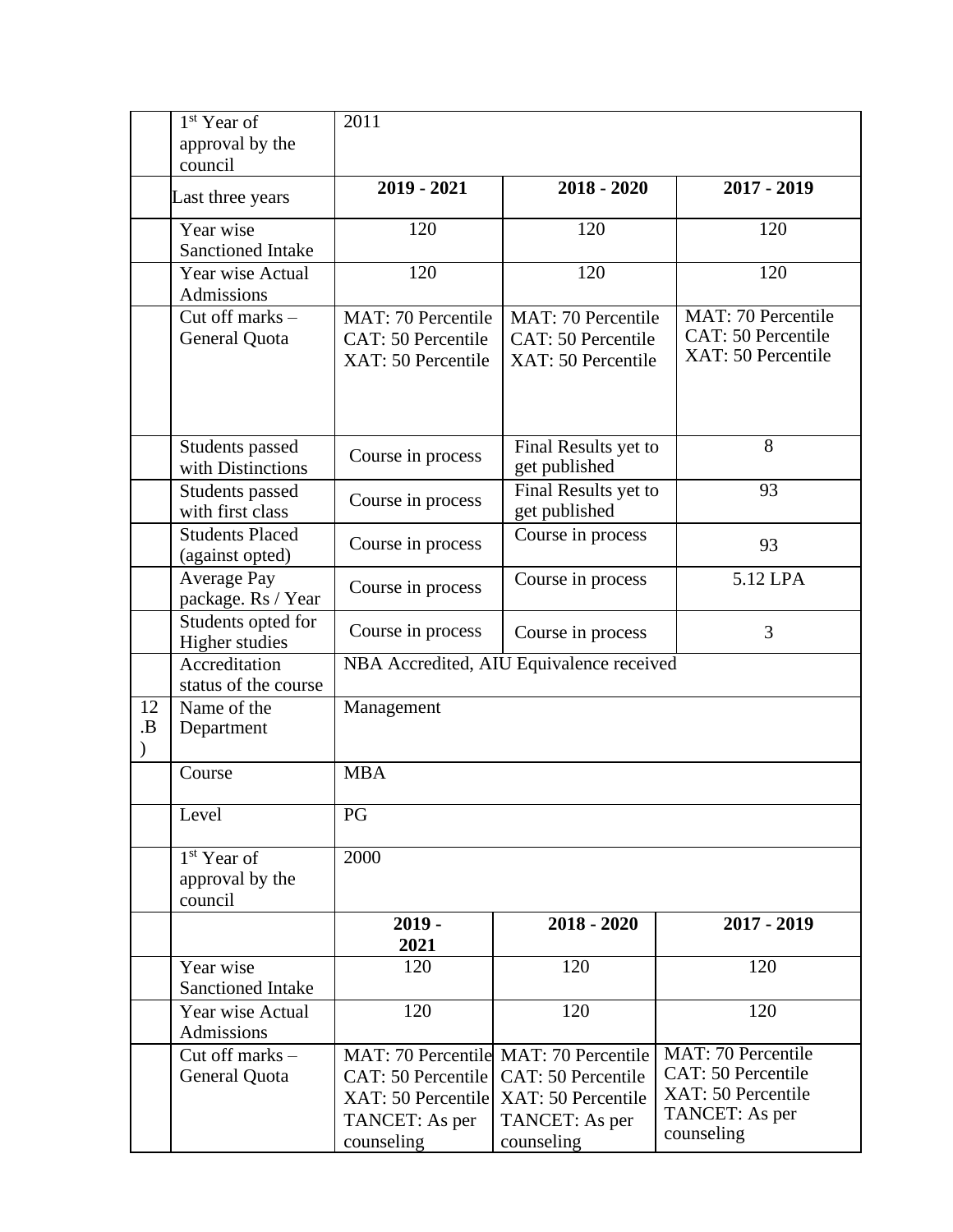| Students passed<br>with Distinctions      | Course in<br>process                                                                        | Final Results yet to<br>get published | 07             |                |
|-------------------------------------------|---------------------------------------------------------------------------------------------|---------------------------------------|----------------|----------------|
| Students passed<br>with first class       | Course in<br>process                                                                        | Final Results yet to<br>get published | 101            |                |
| <b>Students Placed</b><br>(against opted) | Course in<br>process                                                                        | Course in process                     | 109            |                |
| <b>Average Pay</b><br>Package. Rs / Year  | Course in<br>process                                                                        | Course in process                     | 4.84           |                |
| Students opted for<br>Higher studies      | Course in<br>process                                                                        | Course in process                     | <b>Nil</b>     |                |
| Accreditation<br>status of the course     | NA                                                                                          |                                       |                |                |
| <b>Doctoral Courses</b>                   | N <sub>o</sub>                                                                              |                                       |                |                |
| Foreign<br>Collaborations, if<br>any      | N <sub>o</sub>                                                                              |                                       |                |                |
| Professional                              | 1. All India Management Association (AIMA)                                                  |                                       |                |                |
| Society<br>membership                     | 2. Madras Management Association (MMA)<br>3. Confederation of Indian Industry (CII)         |                                       |                |                |
|                                           | 4. Indian Society for Training & Development (ISTD)                                         |                                       |                |                |
|                                           | 5. Madurai District Tiny and Small Scale Industries                                         |                                       |                |                |
|                                           | Association(MADITSSIA)                                                                      |                                       |                |                |
|                                           |                                                                                             |                                       |                |                |
|                                           |                                                                                             |                                       |                |                |
|                                           |                                                                                             |                                       |                |                |
|                                           |                                                                                             |                                       |                |                |
| Professional<br>Activities                |                                                                                             | 2018-2019                             | 2017-2018      | 2016-2017      |
|                                           | Publications                                                                                | 27                                    | 19             | 11             |
|                                           | (SCOPUS INDEXED)                                                                            |                                       |                |                |
|                                           | Conferences                                                                                 | 10                                    | 12             | 13             |
|                                           | <b>Books</b>                                                                                | $\mathbf{1}$                          | $\mathbf{1}$   | $\overline{0}$ |
|                                           | Cases (Published)                                                                           | $\mathbf{1}$                          | $\overline{2}$ | $\overline{0}$ |
| Consultancy                               | $2018 - 2019$                                                                               |                                       |                |                |
| activities                                | Need Analysis of Executive Development Program for HiTech Arai                              |                                       |                |                |
|                                           | HiTech Arai – Executive Development Programme<br><b>SPIC Young Managers Programme (YMP)</b> |                                       |                |                |
|                                           | $2017 - 2018$                                                                               |                                       |                |                |
|                                           | Training programme for Hi Tech Arai                                                         |                                       |                |                |
|                                           | Market research study for Apollo Hospitals                                                  |                                       |                |                |
|                                           | Training programme for Aparajitha Solutions                                                 |                                       |                |                |
|                                           |                                                                                             |                                       |                |                |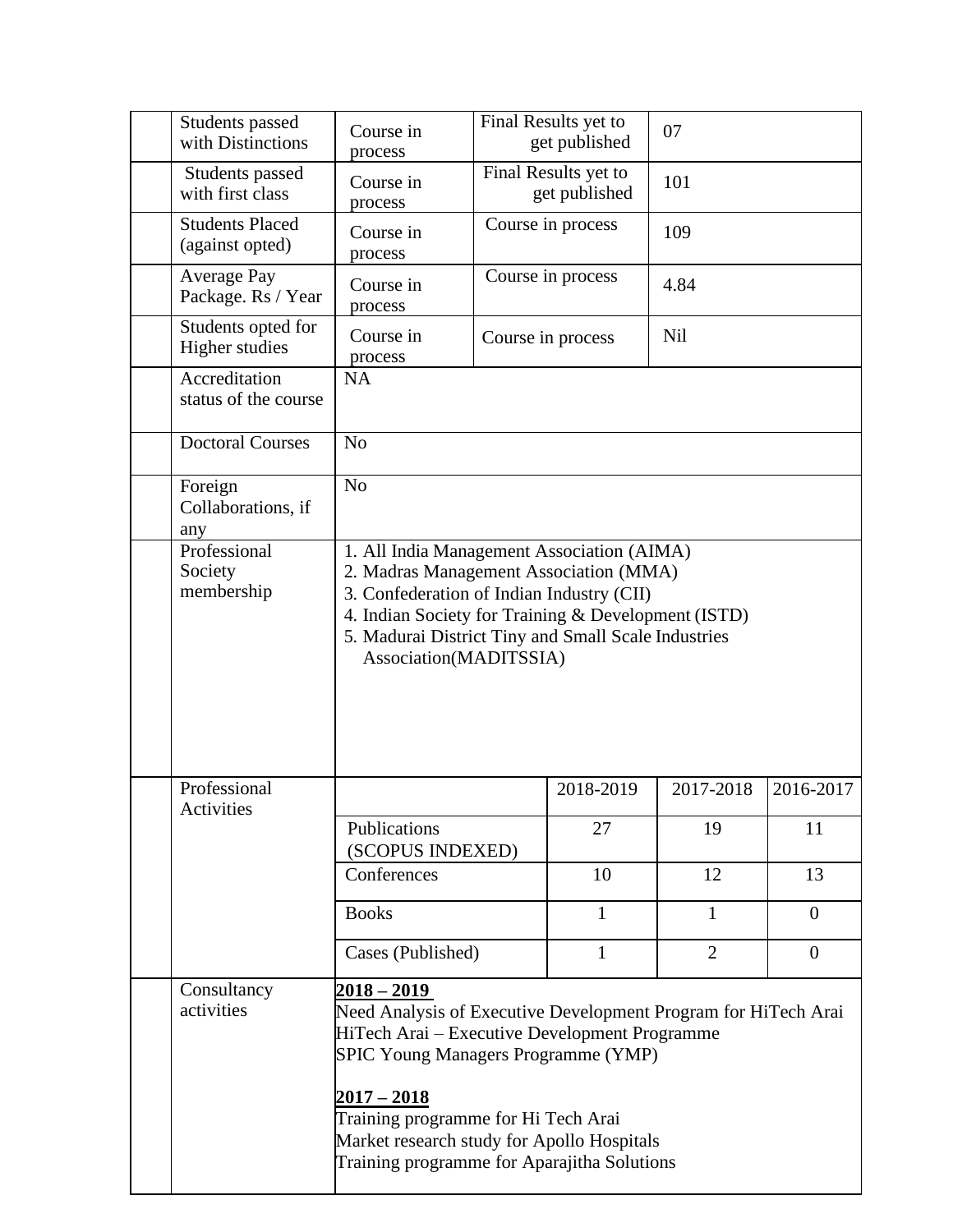|                                               | $2016 - 2017$                                           |  |
|-----------------------------------------------|---------------------------------------------------------|--|
|                                               | MDP on Digital Marketing                                |  |
|                                               | Workshop on excel for Decision making                   |  |
| Workshop on research training and grant wring |                                                         |  |
|                                               | <b>Apollo Hospitals</b>                                 |  |
|                                               | Hi Tech Arai                                            |  |
|                                               | HPCL                                                    |  |
|                                               | <b>TVS Jump III</b>                                     |  |
|                                               | MDP for TVS on High performance leadership              |  |
|                                               | Loyal Textiles Mills Ltd.                               |  |
|                                               | 'Young Entrepreneurship School' Program                 |  |
|                                               | JK Fenner Ltd                                           |  |
| Grants fetched                                | <b>NAAC</b> Workshop                                    |  |
|                                               |                                                         |  |
| Departmental                                  | Organized (2018 - 2019)                                 |  |
| achievements                                  | <b>National Conferences</b><br>0                        |  |
|                                               | Seminars / Workshop / FDPs for faculty : 3<br>$\bullet$ |  |
|                                               |                                                         |  |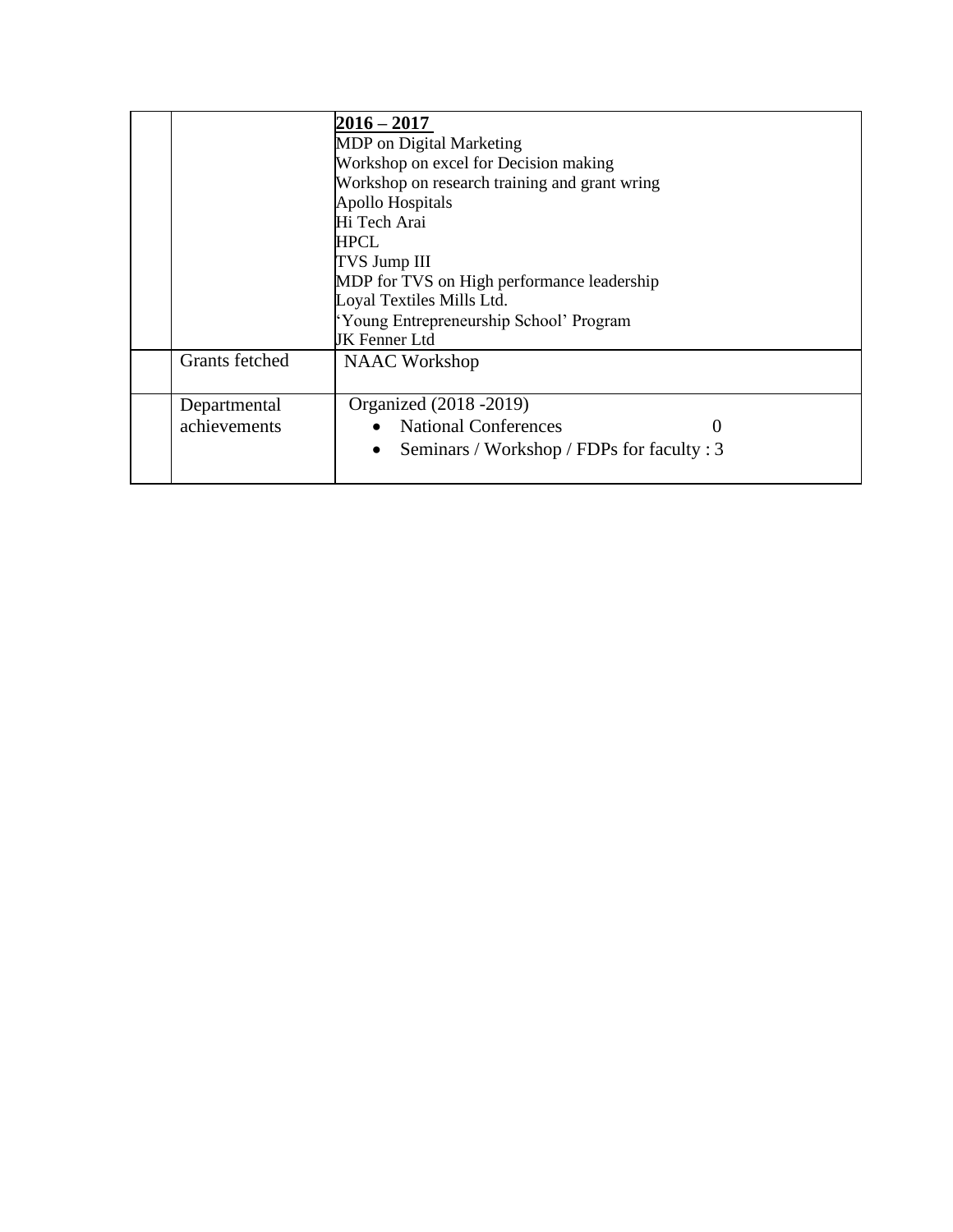|    | Distinguish     | Mr. Sriram Venkatakrishnan            |
|----|-----------------|---------------------------------------|
|    | Alumni          | Director – CitiMortgage               |
|    |                 | <b>Credit Risk Management</b>         |
|    |                 | Irving, USA                           |
|    |                 |                                       |
|    |                 | Mr. Prakash Vel                       |
|    |                 | Professor, University of Wollongong,  |
|    |                 | Dubai                                 |
|    |                 |                                       |
|    |                 | Mr. Sentil Kumar                      |
|    |                 | <b>Senior Vice President</b>          |
|    |                 | <b>Credit Swisee</b>                  |
|    |                 | <b>Gulf Region</b>                    |
|    |                 |                                       |
|    |                 | Mr. Anand Selvakesari                 |
|    |                 | <b>Country Business Manager</b>       |
|    |                 | Citi Bank                             |
|    |                 | Mumbai, India                         |
|    |                 | Mr. Ajith Raj Nair                    |
|    |                 | Joint Managing Director               |
|    |                 | <b>Mann Hummel Filters</b>            |
|    |                 | Bangalore                             |
|    |                 |                                       |
|    |                 | Mr. Nagaraj                           |
|    |                 | <b>Managing Director</b>              |
|    |                 | Aparajitha Corporate Services Madurai |
|    |                 |                                       |
|    |                 |                                       |
| 13 | Faculty profile | Refer Annexure 1 (2019 - 2020)        |
|    |                 |                                       |
|    |                 |                                       |
|    |                 |                                       |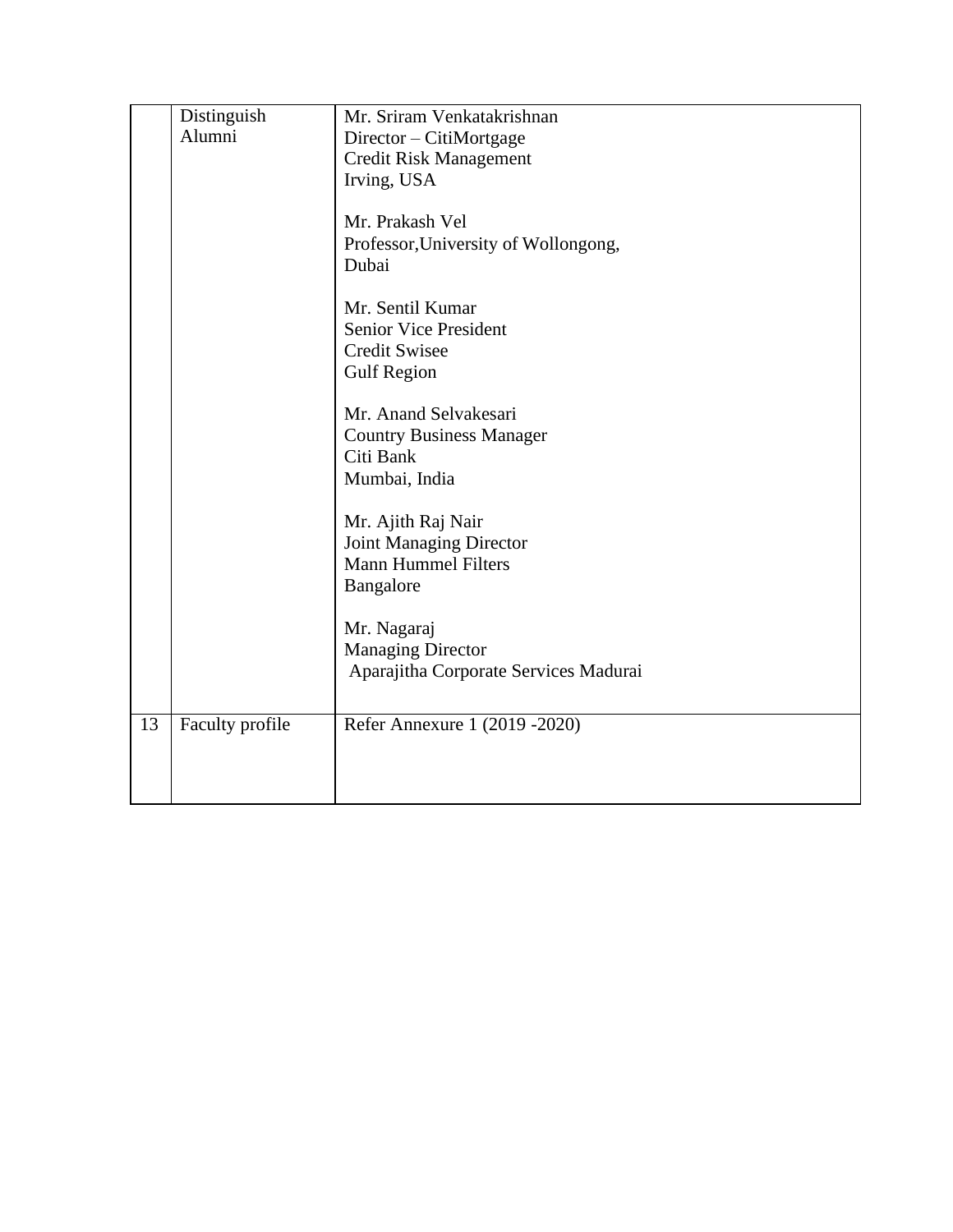| 14 | Admission quota                      |                                                                   |                        |                |  |
|----|--------------------------------------|-------------------------------------------------------------------|------------------------|----------------|--|
|    | Entrance test / admission            | <b>Criteria</b>                                                   | Weightage              |                |  |
|    | criteria                             |                                                                   | Test(CAT/MAT/CMAT/XAT) | 35             |  |
|    |                                      | $Academic(X+XII+UG)$                                              |                        | 20             |  |
|    |                                      | Personal Interview                                                |                        | 20             |  |
|    |                                      | <b>Group Discussion</b>                                           |                        | 10             |  |
|    |                                      | <b>Essay Performance</b>                                          |                        | 5              |  |
|    |                                      | <b>Work Experience</b>                                            |                        | $\overline{5}$ |  |
|    |                                      | Extra/Co-curricular Activities                                    |                        | $\overline{5}$ |  |
|    |                                      | <b>TOTAL</b>                                                      |                        | 100            |  |
|    |                                      | <b>Bonus:</b>                                                     |                        |                |  |
|    |                                      | Diversity (Academics - Non-<br>Engineering)                       |                        | 3              |  |
|    |                                      | Diversity (Gender - Female)                                       |                        | $\overline{2}$ |  |
|    |                                      | Diversity (Geography – other than<br>Tamil Nadu)                  |                        | $\overline{5}$ |  |
|    | Cut off / last candidate<br>Admitted | $2019 - 2021$                                                     | $2018 - 2020$          | $2017 - 2019$  |  |
|    |                                      | 60 (MAT)                                                          | 65 (MAT)               | 65 (MAT)       |  |
|    | Tuition Fees in rupees               | Rs. 6,05,000 for 2 years (MBA)<br>Rs. 6,45,000 for 2 years (PGDM) |                        |                |  |
|    | Number of Fee waivers<br>offered     | Nil                                                               |                        |                |  |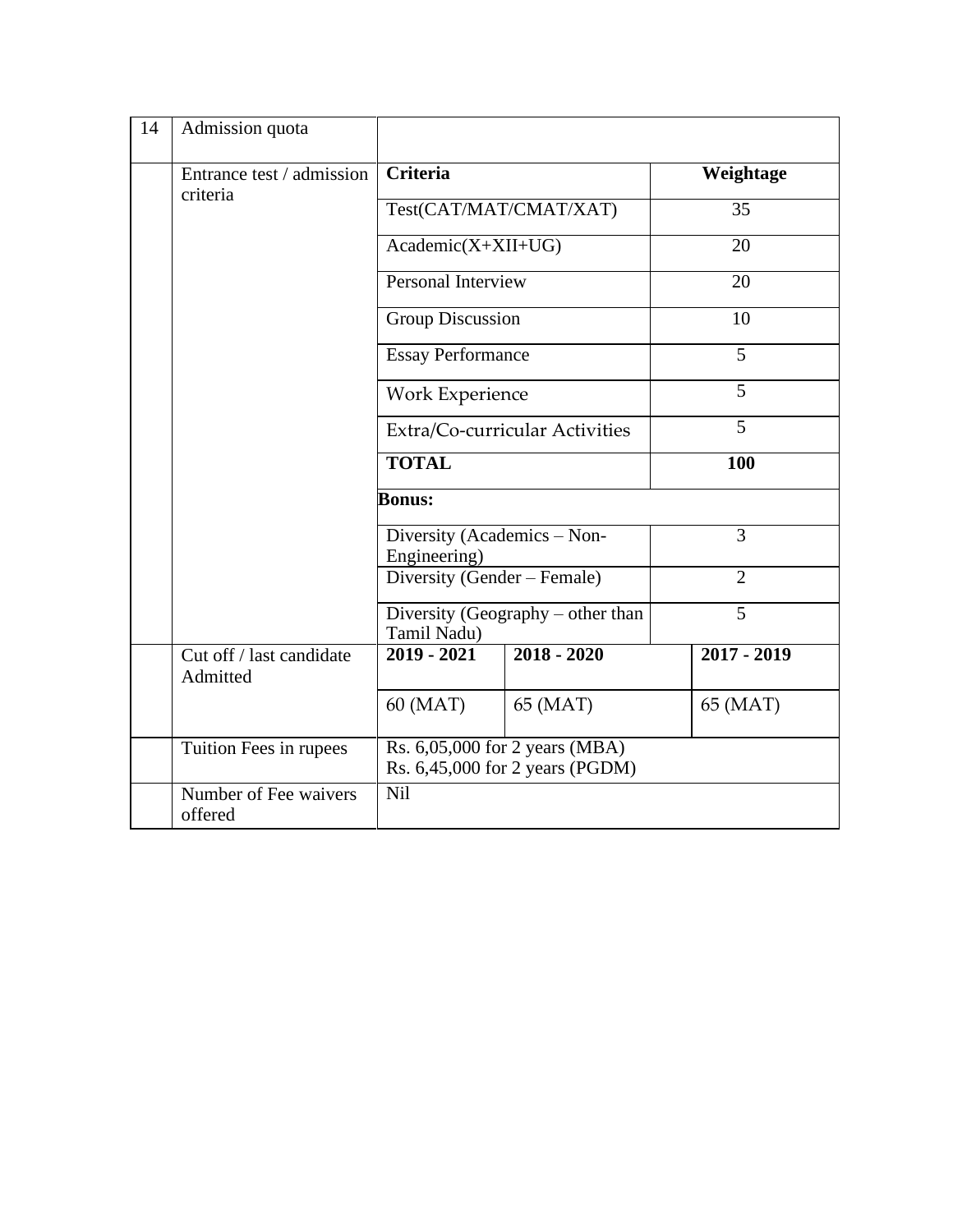|    | Admission calendar                       | <b>Year 2020</b>                                                                                                                                                                                                                                                                                                                                                                                                                                                                                                                                                                                                                                                                                                                                                                                                                        |
|----|------------------------------------------|-----------------------------------------------------------------------------------------------------------------------------------------------------------------------------------------------------------------------------------------------------------------------------------------------------------------------------------------------------------------------------------------------------------------------------------------------------------------------------------------------------------------------------------------------------------------------------------------------------------------------------------------------------------------------------------------------------------------------------------------------------------------------------------------------------------------------------------------|
|    |                                          | 1. Last date for request for applications. $21st$ February,<br>2020<br>2. Last date for submission of application $21st$<br>February, 2020<br>3. Dates for Group Discussion (GD)/Interviews. $01st$ &<br>$02nd$ March, 2020<br>4. Dates for announcing final results 20th March, 2020<br>5. Release of admission list (main list and waiting<br>list should be announced on the same day) 20 <sup>th</sup> March, 2020<br>Date for acceptance by the candidate (time<br>6.<br>given should in no case be less than 15 days)<br>05 <sup>th</sup> April 2020<br>7. Last date for closing of admission. 20 <sup>th</sup> April 2020<br>Starting of the Academic session. Second week of June<br>8.<br>2020 (PGDM Candidates)<br>Second week of July 2020 (MBA Management Candidates)<br>Second week of August 2020 (MBA TANCET Candidates) |
|    | PIO Quota                                | N <sub>o</sub>                                                                                                                                                                                                                                                                                                                                                                                                                                                                                                                                                                                                                                                                                                                                                                                                                          |
| 15 | Infrastructural<br>information           |                                                                                                                                                                                                                                                                                                                                                                                                                                                                                                                                                                                                                                                                                                                                                                                                                                         |
|    | Class room / Tutorial<br>room facilities | Class rooms: 12<br><b>MBA Lecture Halls-4</b><br>$1_{-}$<br>2. PGDM Lecture Halls-4<br>3.<br>Seminar Halls-2<br><b>Tutorial Rooms-2</b><br>4.                                                                                                                                                                                                                                                                                                                                                                                                                                                                                                                                                                                                                                                                                           |
|    | Laboratory details                       | N <sub>o</sub>                                                                                                                                                                                                                                                                                                                                                                                                                                                                                                                                                                                                                                                                                                                                                                                                                          |
|    | Computer centre<br>facilities            | Yes,<br>1. Computer Centre 1: 72 systems                                                                                                                                                                                                                                                                                                                                                                                                                                                                                                                                                                                                                                                                                                                                                                                                |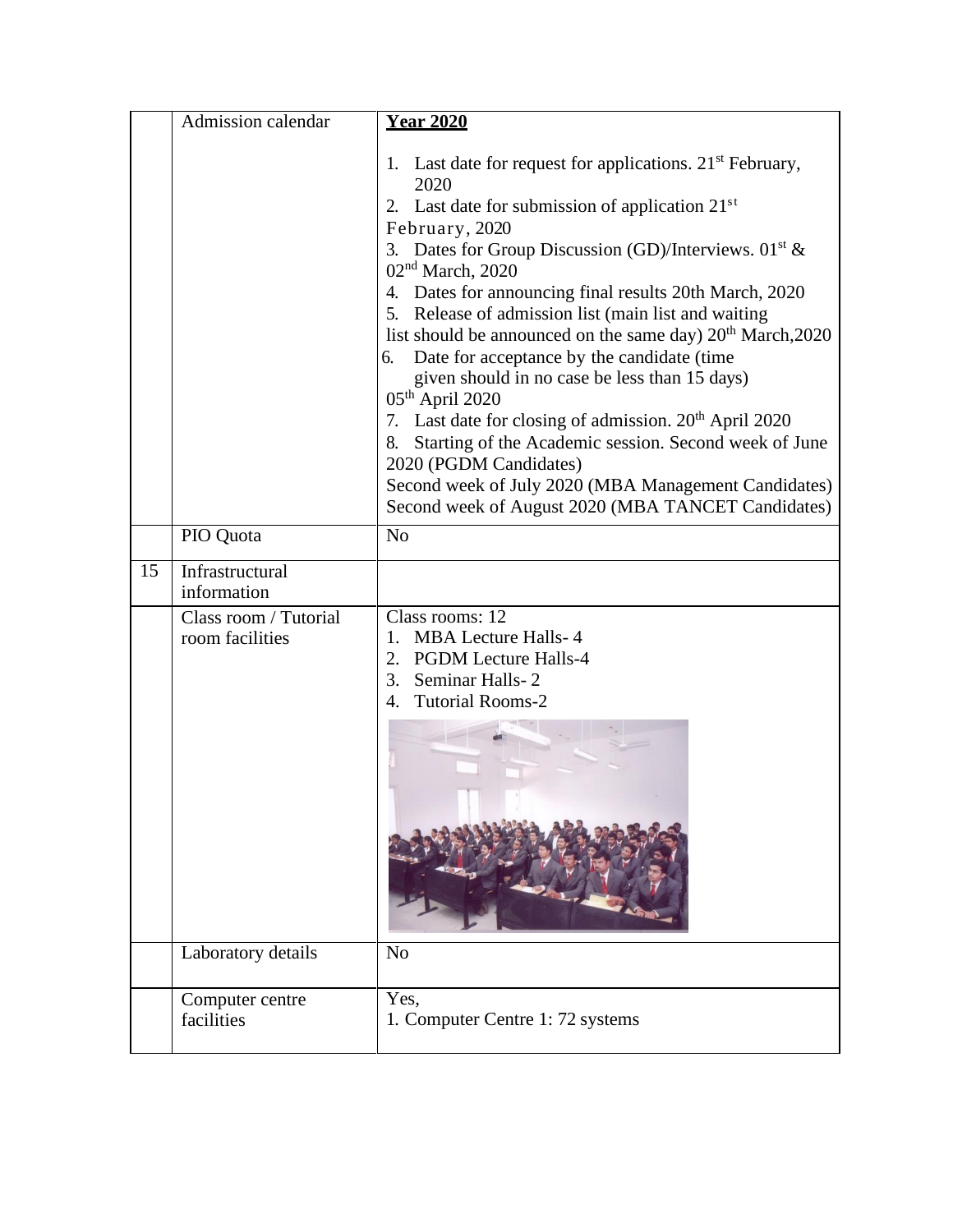| Library facilities                    | Yes,<br>No. of Volumes $-29850$<br>No. of Titles $-20308$<br>Peer Reviewed Journal International - 190<br>National Magazine - 38<br>International Magazine - 3 |
|---------------------------------------|----------------------------------------------------------------------------------------------------------------------------------------------------------------|
| Auditorium / Seminar<br>Halls / Amphi | Auditorium - 2                                                                                                                                                 |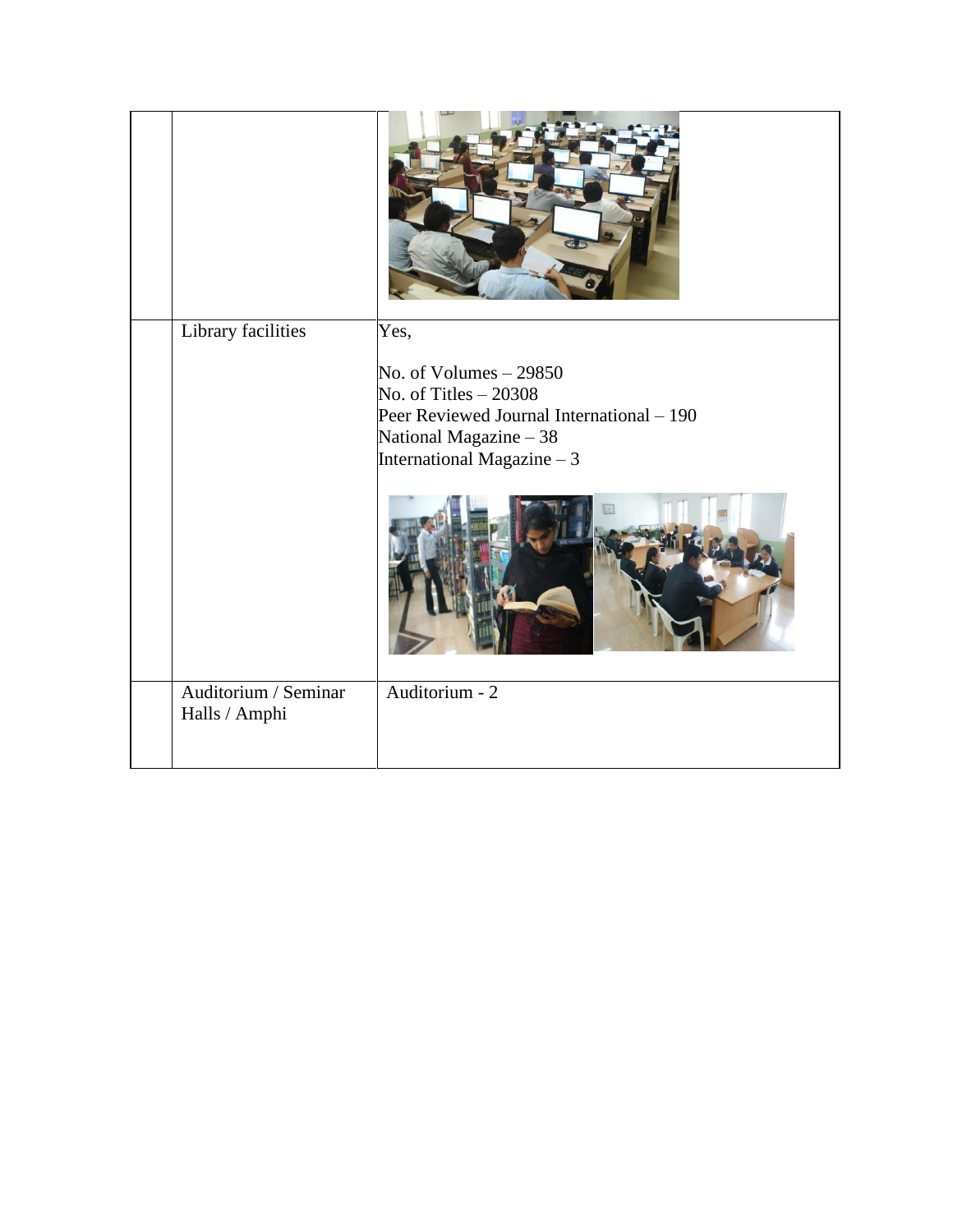| Cafeteria                        | <b>YES</b> |
|----------------------------------|------------|
| Indoor sports facilities         | <b>YES</b> |
| <b>Outdoor sports facilities</b> | <b>YES</b> |
| <b>Gymnasium facilities</b>      | Yes        |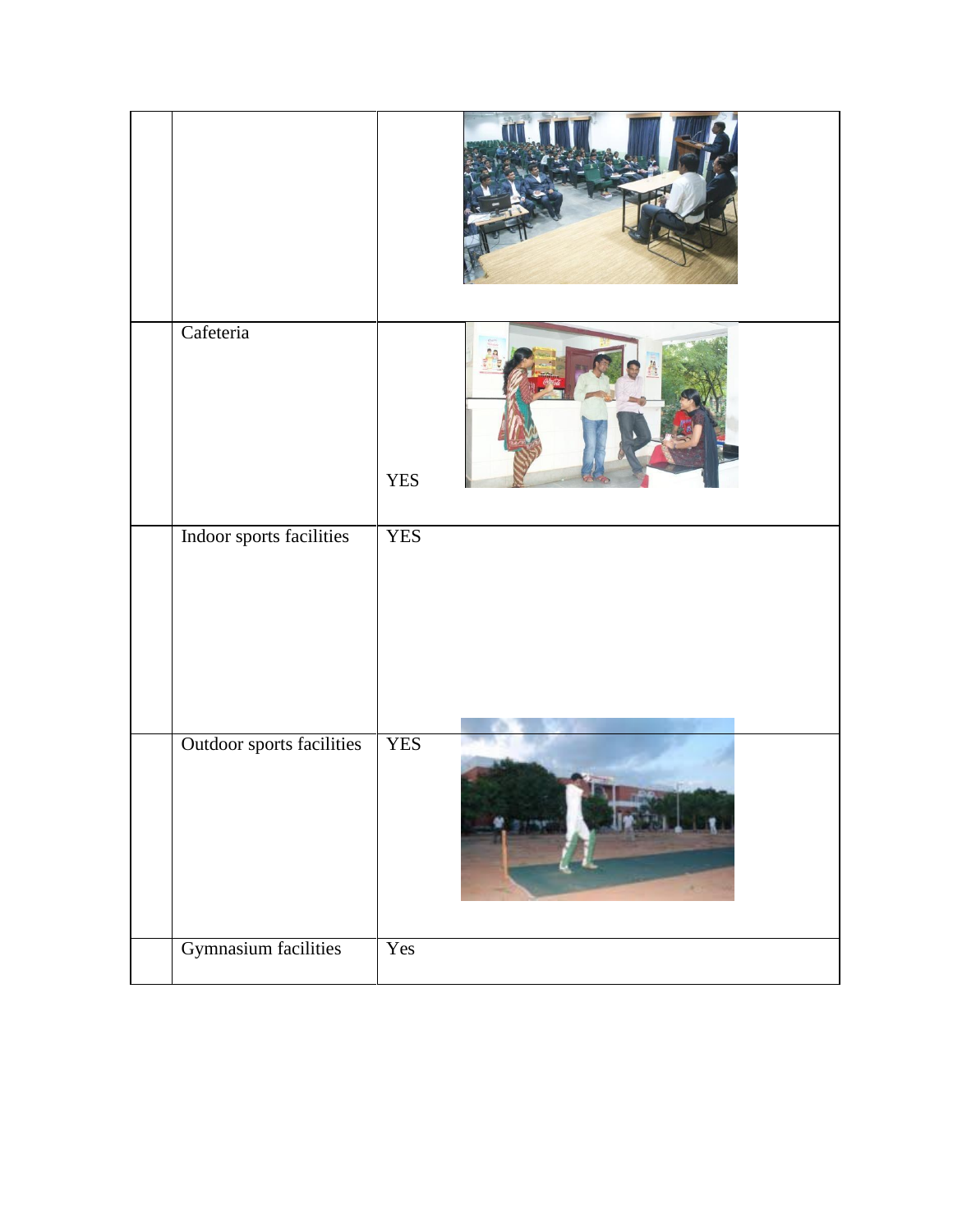|    | Facilities for disabled                       | Yes                                                                                                                                                                                                                                                               |
|----|-----------------------------------------------|-------------------------------------------------------------------------------------------------------------------------------------------------------------------------------------------------------------------------------------------------------------------|
|    | Any other facilities                          | Meditation Hall                                                                                                                                                                                                                                                   |
| 16 | <b>Boys Hostel</b>                            | Yes, 288 beds                                                                                                                                                                                                                                                     |
|    | <b>Girls Hostel</b>                           | Yes, 192 beds                                                                                                                                                                                                                                                     |
|    | Medical & other<br>facilities at Hostel       | Yes                                                                                                                                                                                                                                                               |
| 17 | Academic sessions                             |                                                                                                                                                                                                                                                                   |
|    | Examination system,<br>Year / Sem / Trimester | Trimester                                                                                                                                                                                                                                                         |
|    | Period of declaration of<br>results           | 15 days after the examination                                                                                                                                                                                                                                     |
| 18 | Counseling / Mentoring                        | Yes, Personal mentoring done by all the faculty members.<br>15:1 ratio of students to faculty maintained                                                                                                                                                          |
|    | <b>Career Counseling</b>                      | Yes, Placement Cell - It periodically organizes mock<br>interviews, workshops, seminars and group discussions on<br>relevant topics. Guest speakers are also invited from<br>industry to address the students and familiarize them with<br>industry expectations. |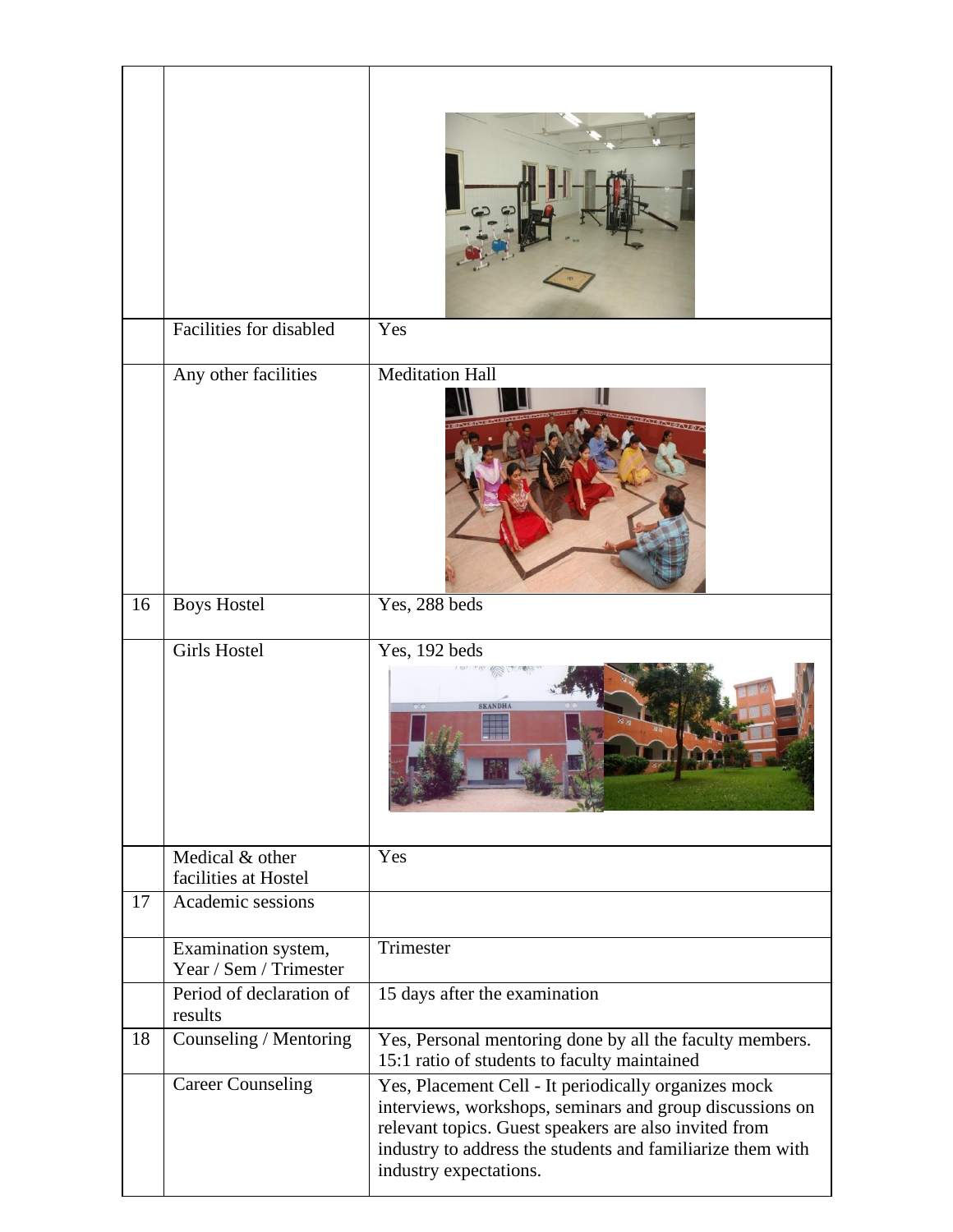|    | <b>Medical facilities</b>                  | Yes                                                                                                                                                                                                                                              |
|----|--------------------------------------------|--------------------------------------------------------------------------------------------------------------------------------------------------------------------------------------------------------------------------------------------------|
|    | <b>Students insurance</b>                  | Yes                                                                                                                                                                                                                                              |
| 19 | <b>Students Activity Body</b>              | 1. Yoga and Meditation Classes<br>2. Blood Donation Camps<br>3. Genesis – Social Activity<br>4. Alumni Day<br>5. Book club - ATHMABODHA<br>6. Movie Club – Sans Popcorn<br>7. HR Club<br>8. Finance Club - HEDGE<br>9. Marketing club - Chandhai |
|    | <b>Cultural Activity</b>                   | 1. Fine Arts club- Zero Gravity<br>2. Film Club - Sans Popcorn                                                                                                                                                                                   |
|    | Literary activity                          | We Care                                                                                                                                                                                                                                          |
|    | Magazine / Newsletter                      | <b>TSM ECHOS</b>                                                                                                                                                                                                                                 |
|    | Technical activities /<br>Tech. fest       | YUKTI - National Management Summit                                                                                                                                                                                                               |
|    | <b>Industry Visits / Forms</b>             | Four times a year                                                                                                                                                                                                                                |
|    | Alumni activities                          | Yearly                                                                                                                                                                                                                                           |
| 20 | Name of the information<br>officer for RTI | Dr. M. Selvalakshmi                                                                                                                                                                                                                              |
|    | Designation                                | Principal                                                                                                                                                                                                                                        |
|    | Phone number with std<br>code              | $0452 - 2484099$ (extn:34)                                                                                                                                                                                                                       |
|    | Fax number with std<br>code                | $0452 - 2483099$                                                                                                                                                                                                                                 |
|    | Email                                      | principal@tsm.ac.in                                                                                                                                                                                                                              |